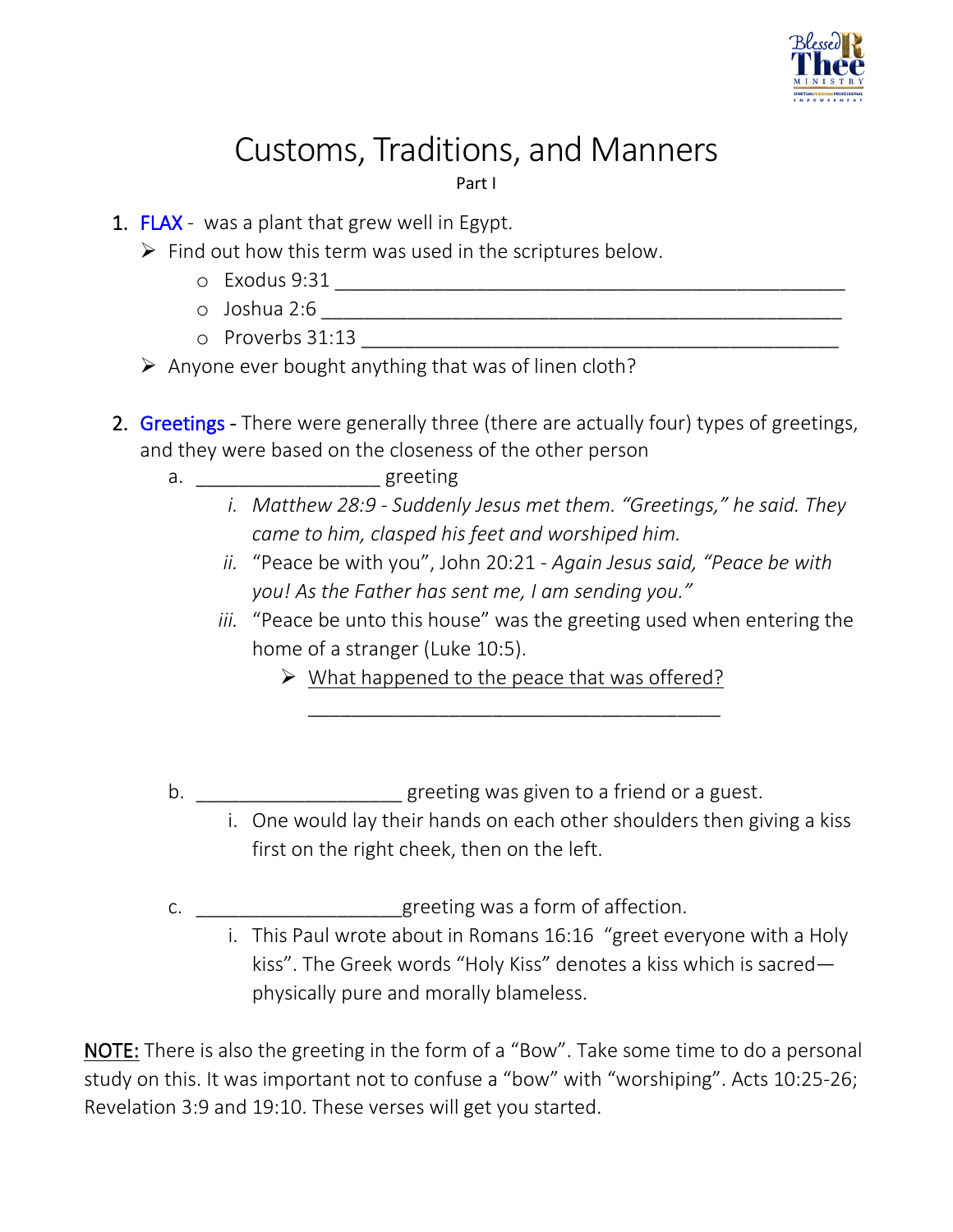



# **Desert**

3. Desert - A tract, which may be capable of sustaining a population, but has been left uncultivated (not used for growing crops) and unoccupied; a solitary place.

Primarily five types of animals that could endure the desert weather:

| Wildlife                       | <b>Desert Reptiles</b>          |  |
|--------------------------------|---------------------------------|--|
| 1. Camels                      | 1. Chameleons                   |  |
| 2. Mountain Goats              | 2. Lizards                      |  |
| 3. Ostrich                     | 3. Turtles                      |  |
| 4. Small cougars (Desert Lynx) | 4. Frogs and Toads              |  |
| 5. Leopards                    | 5. 40 different kinds of snakes |  |

#### So… who called the desert home?

- $\triangleright$  The wildlife and reptiles
- $\triangleright$  The Nomad's in their goatskin tents AND...
	- o *A Nomad is a member of a people or tribe who do not have a fixed dwelling place but who wander from place to place within a given territory, moving all their belongings, including their homes, with them.*
	- o *Nomadic peoples usually move about seasonally, following the food supply or moving to meet the grazing needs of their herds.*
	- o *For this reason, they are usually hunters and gatherers rather than farmers who cultivate fields, vineyards, and orchards.*
		- *Scripture References on Nomads: Judges 8:11, Isaiah 13:20, Jeremiah 3:2 and Jeremiah 35:7*
- $\triangleright$  The Children of Israel wandered through the desert wilderness for 40 years (Numbers 14:33).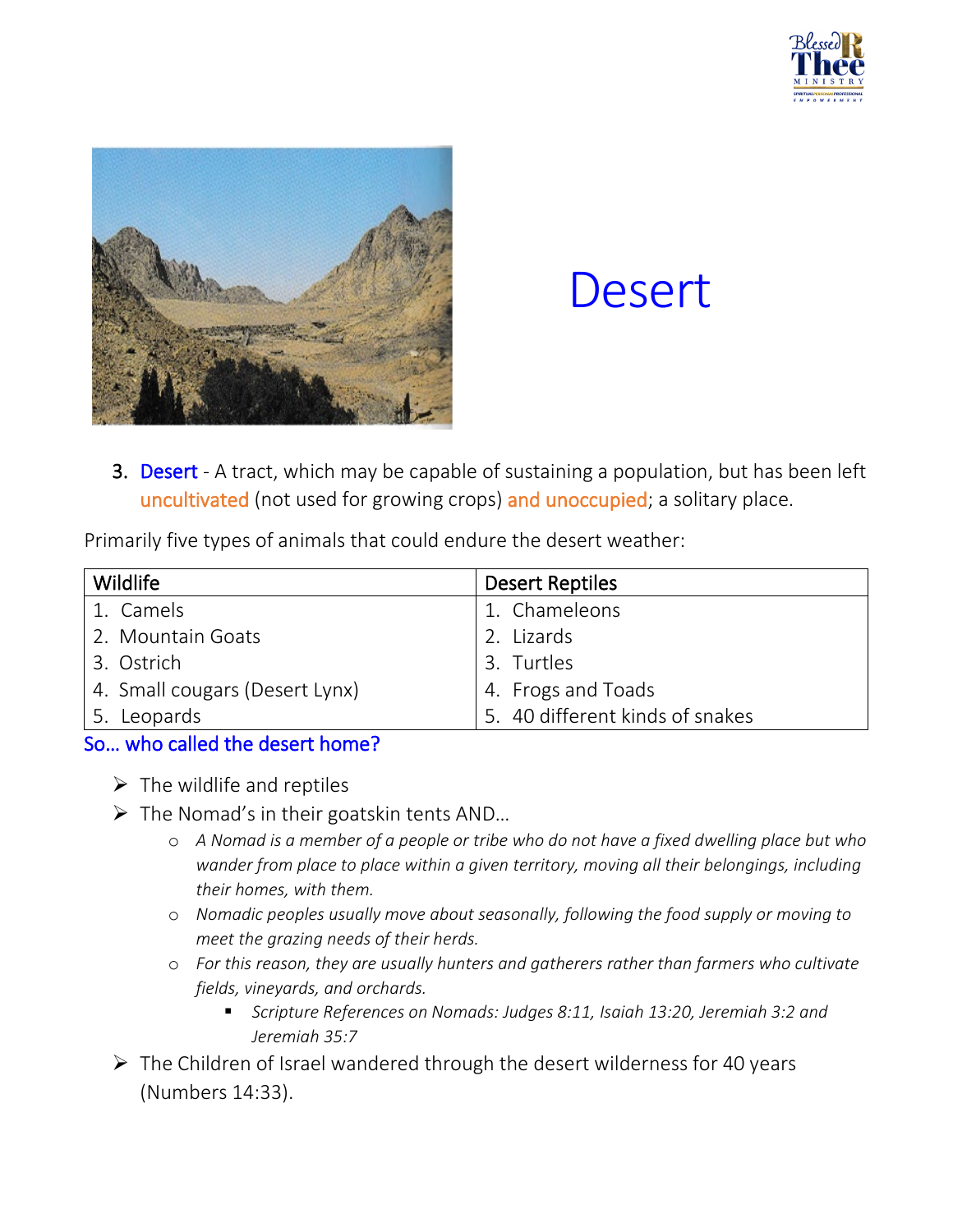



Let's image…..How many Israelites lived in the Desert and the Wilderness?

Exodus 12:37 "The Israelites journeyed from Rameses to Sukkoth. There were about six hundred thousand men on foot, besides women and children".

Numbers 11:21 But Moses said, "Here I am among six hundred thousand men on foot, and you say, 'I will give them meat to eat for a whole month!'



Counting women and children, this would amount to about 2-3 million people.

Mississippi had a population of 2.9 million in 2019.

That is enough people to fill an entire State….

## NOTES: